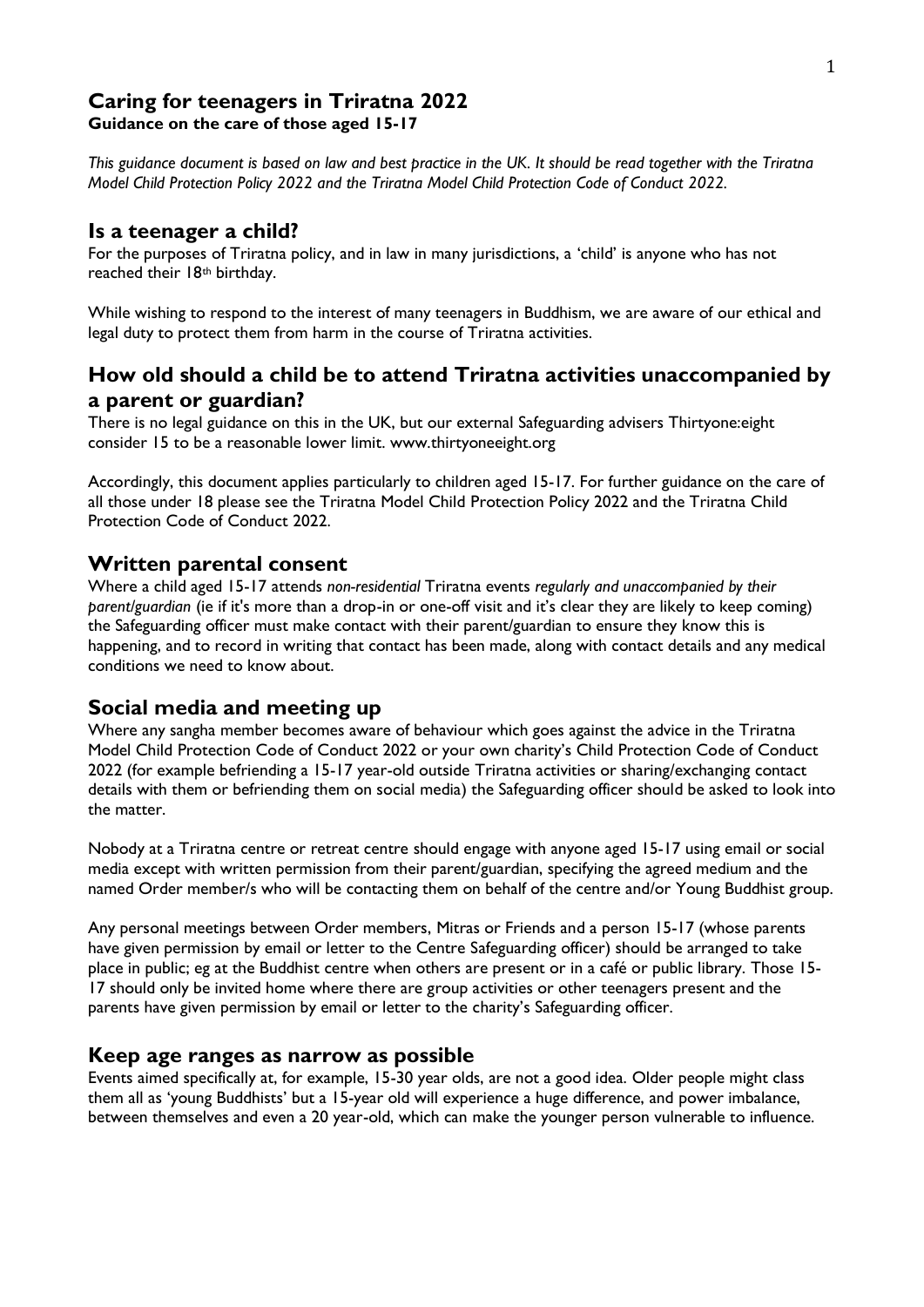In pair work it is advisable to pair a person aged 15-17 with someone as near as possible to their own age, or to pair them with someone from the team – or put them in a three with one or two people as near as possible to their own age and/or someone from the team.

# **DBS checks/security checks and safer recruitment**

Please see the Triratna Model Child Protection Policy 2022.

## **Meeting in public**

All events/gatherings/study groups involving anyone 15-17 should take place in public settings (centres, retreat venues etc), not at anyone's private home or Buddhist residential community.

No leader or team member - or anyone else on an event - should allow themselves to be alone in a room with anyone under 18 out of sight or hearing of others; if it is absolutely necessary to enter a room where a person under 18 is alone the door should be left open and another team member informed.

# **Residential events**

### **Children's, young people's or family events**

Where 15-17 year-olds attend *residential* events intended for those under 18 (or mixed age groups, such as family events) unaccompanied by their parent/guardian the Safeguarding officer **must** get parental permission for them to attend, by email or letter.

#### **15-17 year-olds on general residential events**

A 15-17 year-old on a residential event advertised more generally for adults must be accompanied by a parent/guardian and, preferably, share a room with their parent/guardian.

If that is not acceptable to the parent/guardian and teenager, the teenager could be in a single room, if possible adjoining the parent/guardian's room.

If not accompanied by their own parent/guardian, the teenager could be accompanied by an adult friend appointed by the parent/guardian as their carer for the event, in which case the Centre must obtain a written agreement made personally *between the parent/guardian and the carer* referring specifically to the event, and the carer and teenager should share a room, or sleep in adjoining rooms.

It is unlawful in the UK for a *charity* to arrange for any adult to share with a child. The only exceptions are those detailed above where the adult is a relative (and there is written parental consent) or with close friends who are perhaps in the same school year, where one has already turned 18 but the other is still 17.

#### **More generally**

Adult leaders should never share a room with anyone under 18. If they have to enter the room to talk to the under-18 they should leave the door open.

15-17s should always sleep in rooms shared with others of the same sex and as close in age as possible, or in a single room if there is nobody of appropriate age and sex to share with.

Those under and over 18 should not share if possible (but close friends and siblings could be an exception.)

If there are several beds in the room it is less likely anyone under 18 could find themselves alone with someone else 18 or over.

Over-18s should not go into under-18s' rooms. If they really need to enter the room they should leave the door open.

#### **Trans/gender diverse/non-binary teenagers**

Current safeguarding advice recommends that trans or gender-diverse under-18s share sleeping accommodation with others of the gender they were assigned at birth or to have single rooms. However,